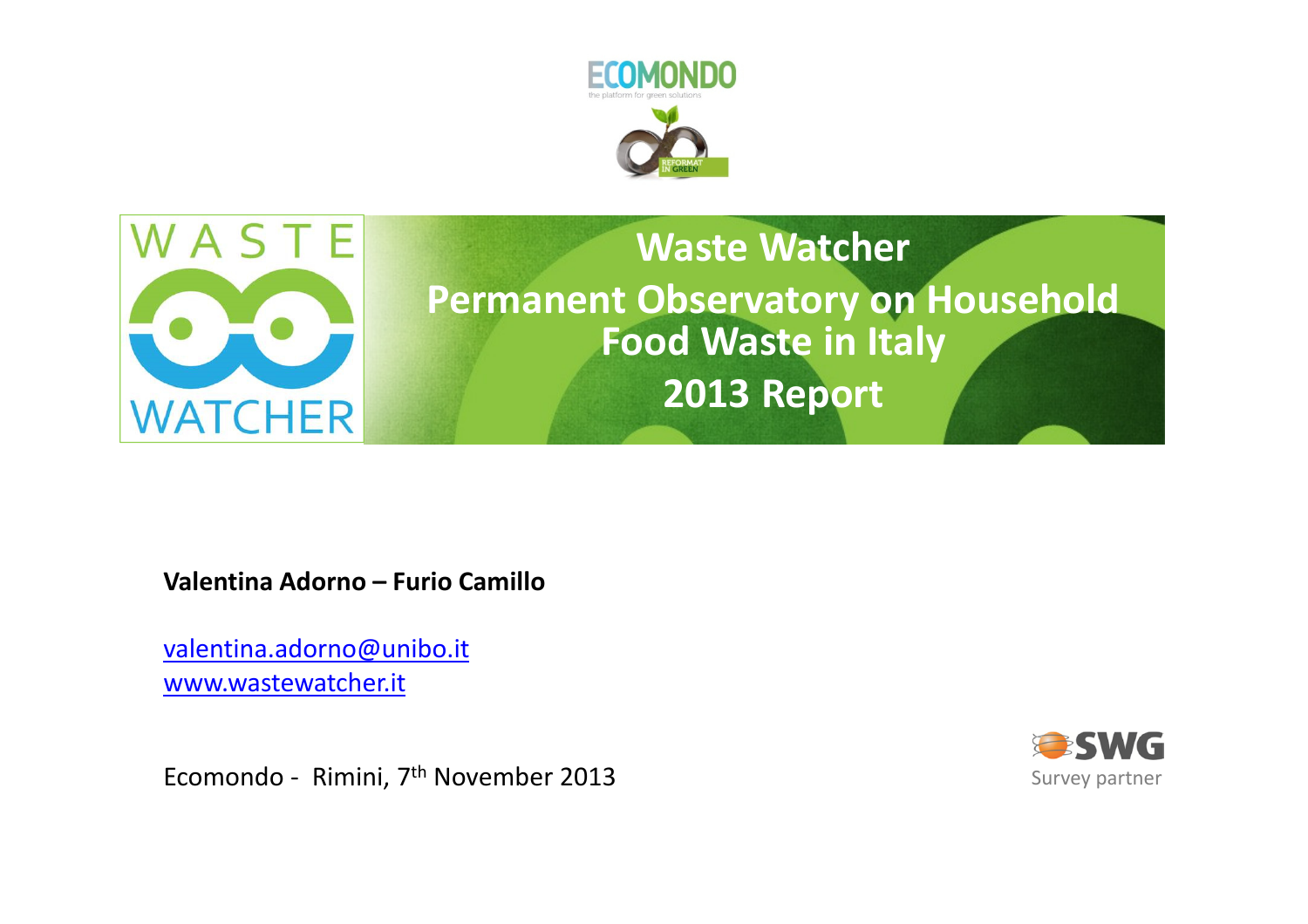



- $\bullet$  The observatory is under the scientific supervision of the Department of Statistics and the Department of Agro Food Sciences of the University of Bologna
- WW is a system to improve the knowledge and to investigate social and behavioural reasons and citizens lifestyles behind household food waste, in order to allow a better implementation of public and private policies for waste prevention and reduction, and to increase efficiency in the management of food resources
- $\bullet$  WW allows a better understanding of household food waste through an ad hoc survey which collects data on attitudes, behaviours, ideas and opinions related to the food wastephenomenon, carried out by **ESWG**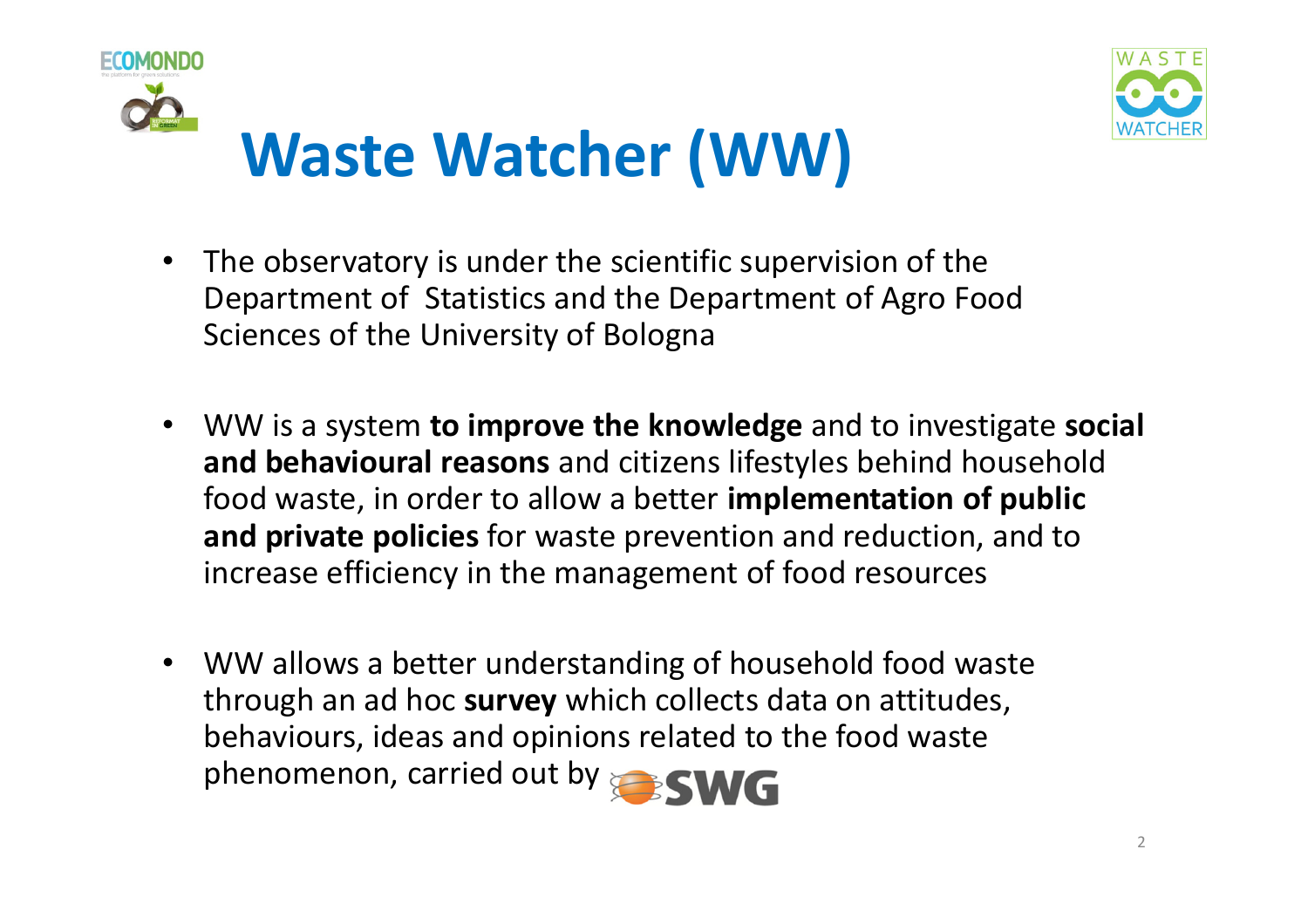



# Waste Watcher: the survey

• The sample is made up of a panel of 2000 Italian families, stratified by official socio-demographic information (Eurostat-Istat variables)

(The questionnaire consists of about 100 questions and it takes about 25 min)

- SWG support WW also with a more general survey on italian values orientation that collects moods, attitudes, behaviours and social and political orientations
- WW consists of a scientific socio-economic research based on OPINIONS, SELF PERCEPTIONS and DECLARATIONS. No objective measurement on food waste and other quantities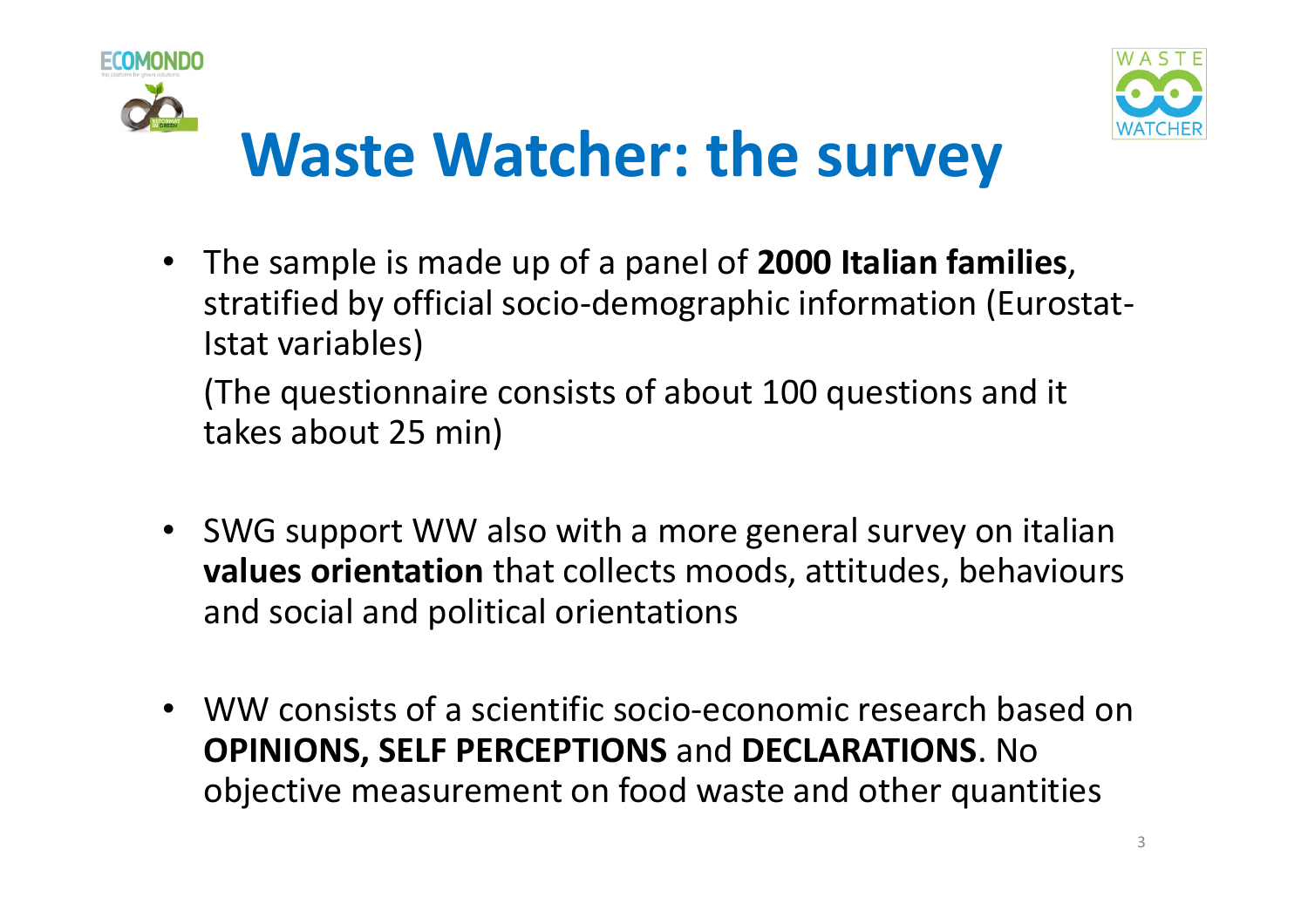



# The Waste Watcher approach

- • WW uses methodologies of identification of CAUSE and EFFECT relationship and opinion segmentations/clustering
- •The main goal is **Policy Segmentation** (public and private), starting from opinions, needs and ideas of citizens
- • Citizens and consumers are different: efficiency of policies and actions is maximized only if they are well targeted
- •An example: household food waste reasons in Italy

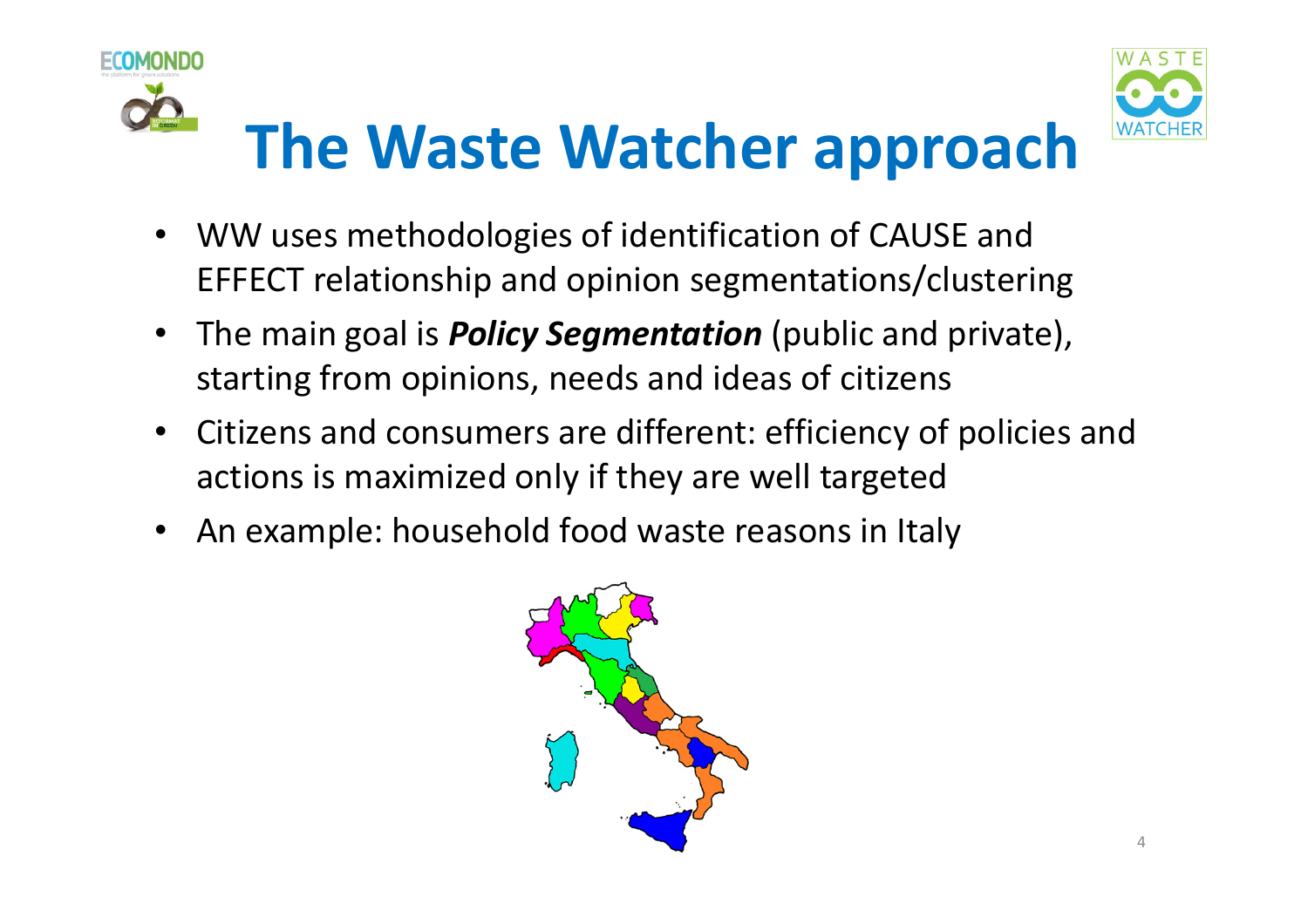

#### What are the reasons for household food waste?....\*

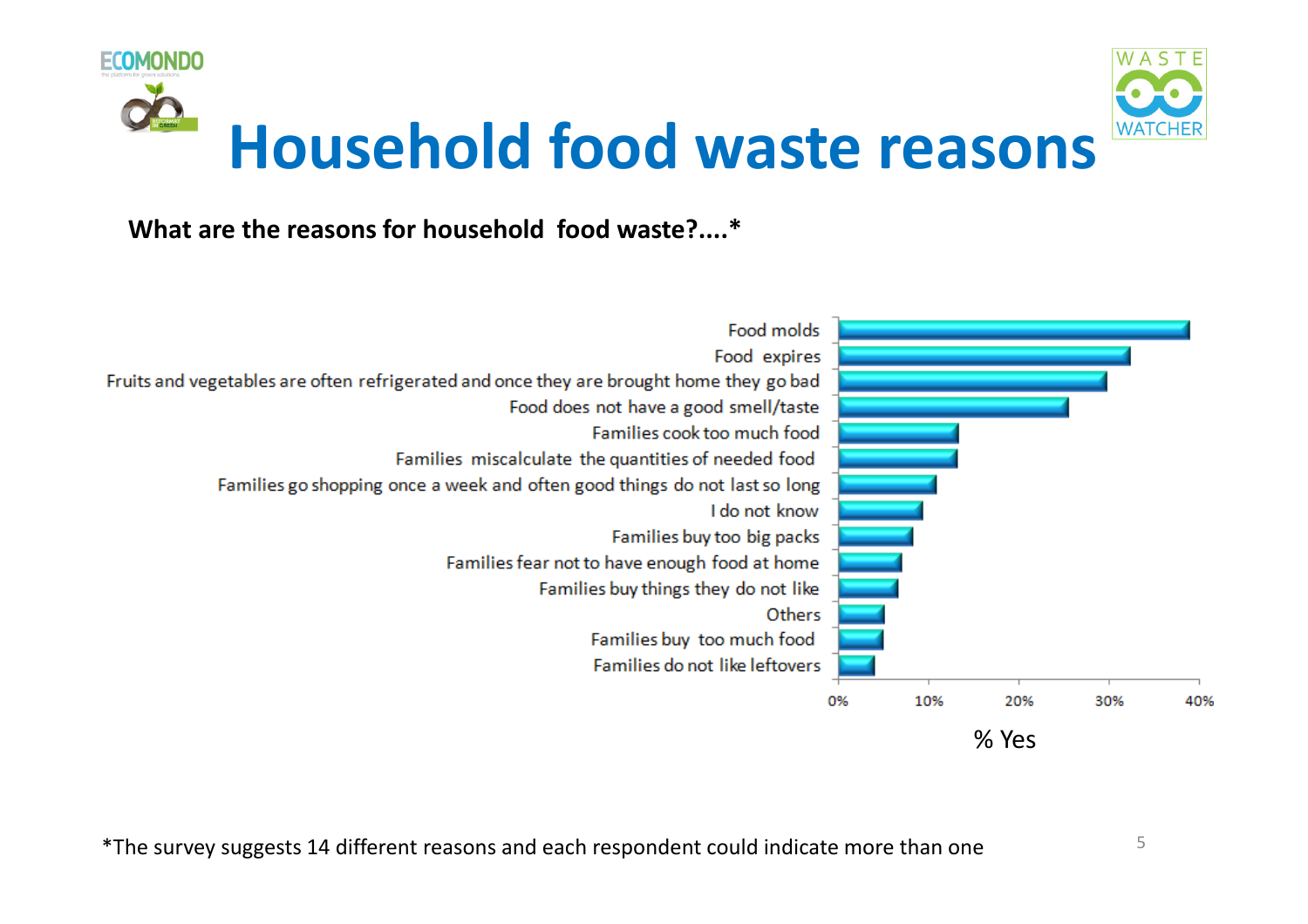



# Food waste reasons: some regional peculiarities

|                              | Families miscalculate the quantities of |  |  |
|------------------------------|-----------------------------------------|--|--|
| <b>Abruzzo</b>               | needed food                             |  |  |
|                              | Families cook too much food             |  |  |
|                              | Families cook too much food             |  |  |
| Puglia                       | Families miscalculate the quantities of |  |  |
|                              | needed food                             |  |  |
| Calabria                     | Families do not like leftovers          |  |  |
|                              |                                         |  |  |
|                              | Families buy things they do not like    |  |  |
|                              | Families cook too much food             |  |  |
|                              | Families cook too much food             |  |  |
| <b>Campania</b>              | Families buy too much food              |  |  |
|                              | Food does not have a good smell/taste   |  |  |
| <b>Friuli Venezia Giulia</b> | Fruits and vegetables are often         |  |  |
|                              | refrigerated and once they are brought  |  |  |
|                              | home they go bad                        |  |  |
| Piemonte                     | Fruits and vegetables are often         |  |  |
|                              | refrigerated and once they are brought  |  |  |
|                              | home they go bad                        |  |  |
|                              | Families go shopping once a week and    |  |  |
|                              | often good things do not last so long   |  |  |
| Veneto                       | Families buy too big packs              |  |  |
|                              | Food does not have a good smell/taste   |  |  |
|                              | <b>Food molds</b>                       |  |  |
| <b>Umbria</b>                | Families buy too big packs              |  |  |



| <b>Toscana</b>                                          | <b>Food molds</b>                                                                                           |  |  |
|---------------------------------------------------------|-------------------------------------------------------------------------------------------------------------|--|--|
| Lombardia                                               | <b>Food molds</b>                                                                                           |  |  |
| <b>EmiliaRomagna</b>                                    | Families buy things they do not like                                                                        |  |  |
| Sardegna                                                | Families buy things they do not like<br>Families fear not to have enough food at<br>home                    |  |  |
| Sicilia                                                 | Food does not have a good smell/taste<br>Families do not like leftovers                                     |  |  |
| <b>Basilicata</b>                                       | Food does not have a good smell/taste<br>I do not know                                                      |  |  |
| Liguria                                                 | Families fear not to have enough food at<br>home                                                            |  |  |
| Lazio                                                   | Families go shopping once a week and<br>often good things do not last so long<br>Families buy too much food |  |  |
| Marche                                                  | I do not know<br><b>Others</b>                                                                              |  |  |
| <b>Molise</b><br>TrentinoAltoAdige<br><b>ValleAosta</b> | in line with national data                                                                                  |  |  |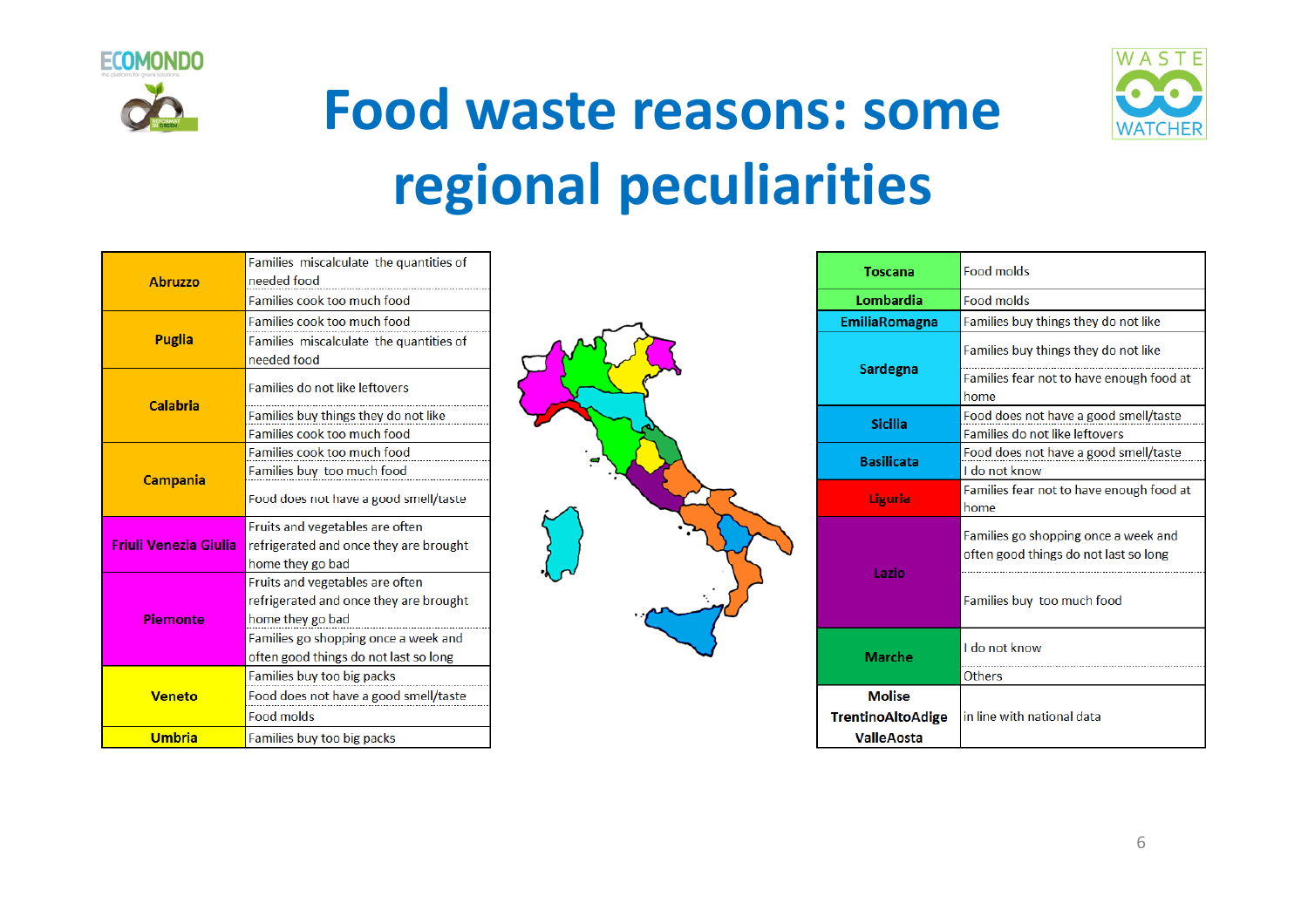

- • In your opinion, what is the weekly food waste amount in your family? (interval scale)
- • WW does not do an "objective" measurement on food waste, but it leaves to respondents its perception
- •The declared weekly mean for each family: 7.06 euro
- • Mean has its own variability: it implies the construction of a confidence interval for a total yearly amount of about  $\textbf{8.4-9.0}$  billion euro (0.55% of 2012) Italian GDP)
- • The definition of food waste does not yet exist. It is a contended subject, often defined on a situational basis (apple peel, chicken skin…). A lot of organizations are working on it:



financed by the 7th framework programme of the European Commission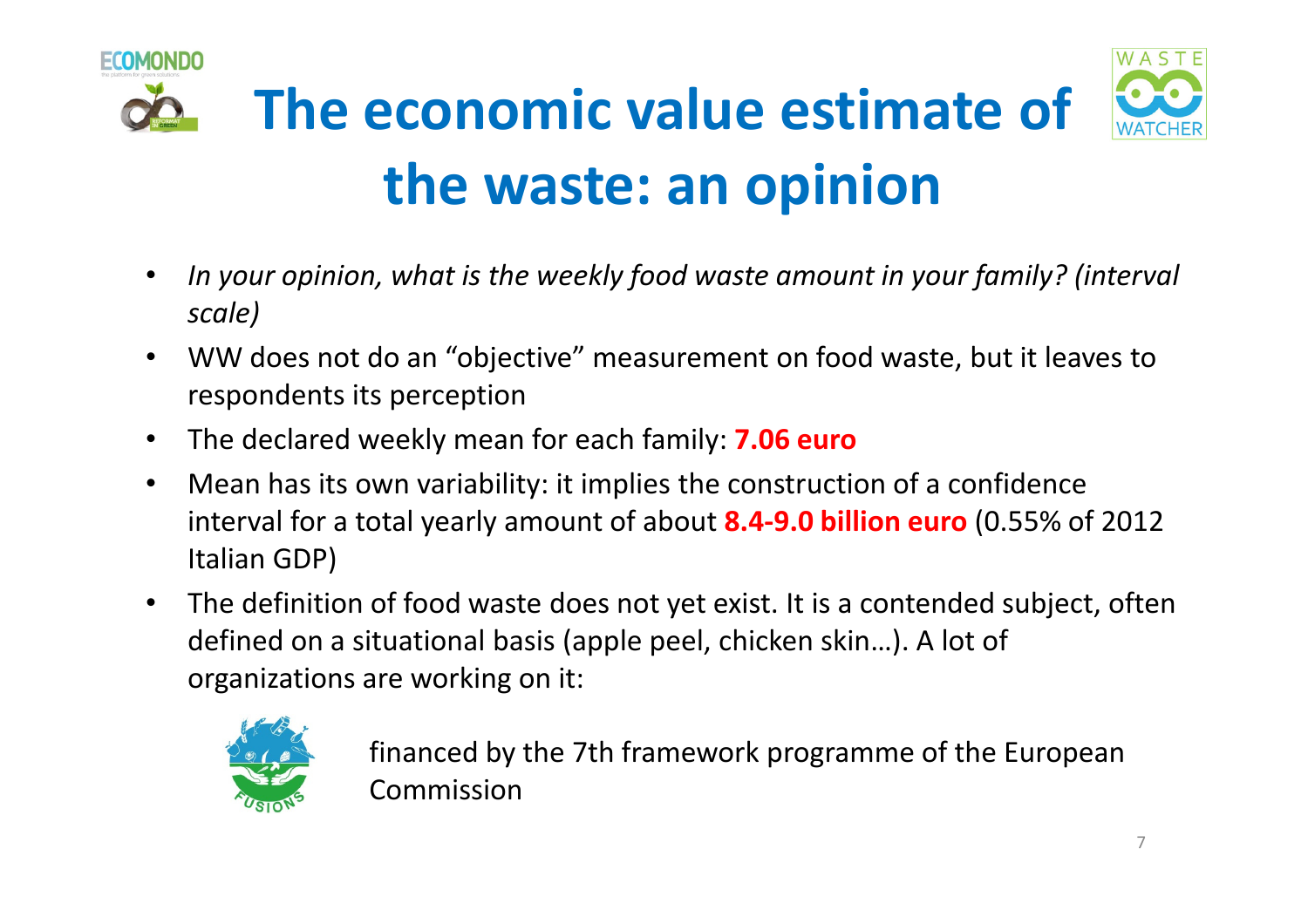





WW has realized a segmentation of Italian citizens based on food waste reasons they self-declared to be determinant in their experience of food throwing away

| <b>FOOD WASTE REASONS</b>                                                               | % YES |
|-----------------------------------------------------------------------------------------|-------|
| Food molds                                                                              |       |
| Food expires                                                                            |       |
| Fruits and vegetables are often refrigerated and once they are brought home they go bad |       |
| Food does not have a good smell/taste                                                   |       |
| Families cook too much food                                                             | 13.3% |
| Families miscalculate the quantities of needed food                                     | 13.2% |
| Families go shopping once a week and often good things do not last so long              |       |
| I do not know                                                                           |       |
| Families buy too big packs                                                              | 8.3%  |
| Families fear not to have enough food at home                                           |       |
| Families buy things they do not like                                                    |       |
| Others                                                                                  | 5.2%  |
| Families buy too much food                                                              | 5.0%  |
| Families do not like leftovers                                                          | 4.0%  |

Only at the 5<sup>th</sup> position an answer where citizens feel guilty on their food waste, saying "I cook too much". Instead, reasons are much more related to food preservation, which do not reflect a wrong behaviour of the consumers.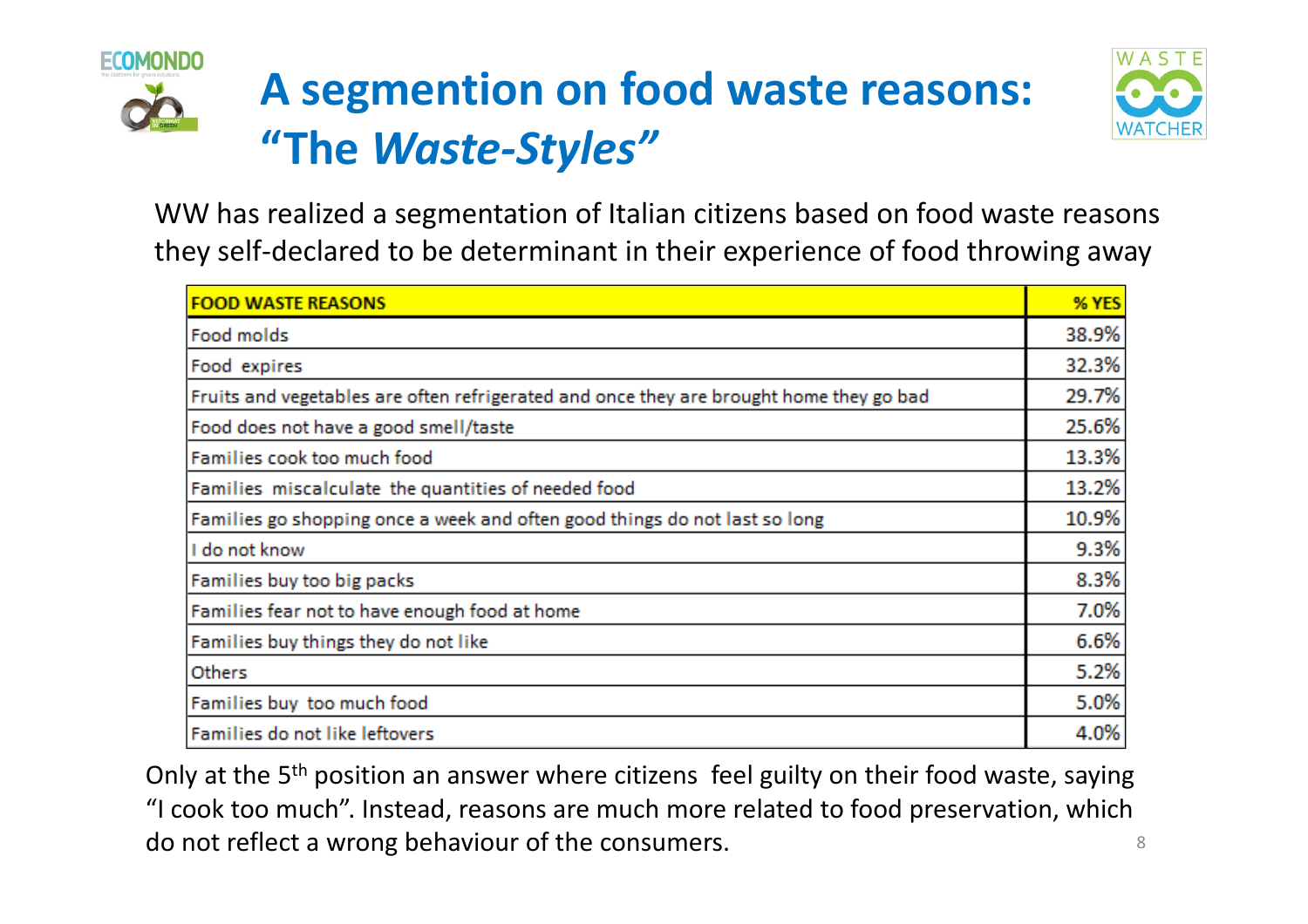

## A segmention on food waste reasons: "The Waste-Styles"



- • Starting from the combination of all possible waste reasons, such as they are naturally generated from the set of respondets, it was possible to identify 9 "natural" group of respondents ("the Waste Styles")
- • The segmentation has been realized applying a cluster algorithm: in this sense, respondents in each group suggest the same combination of food reasons

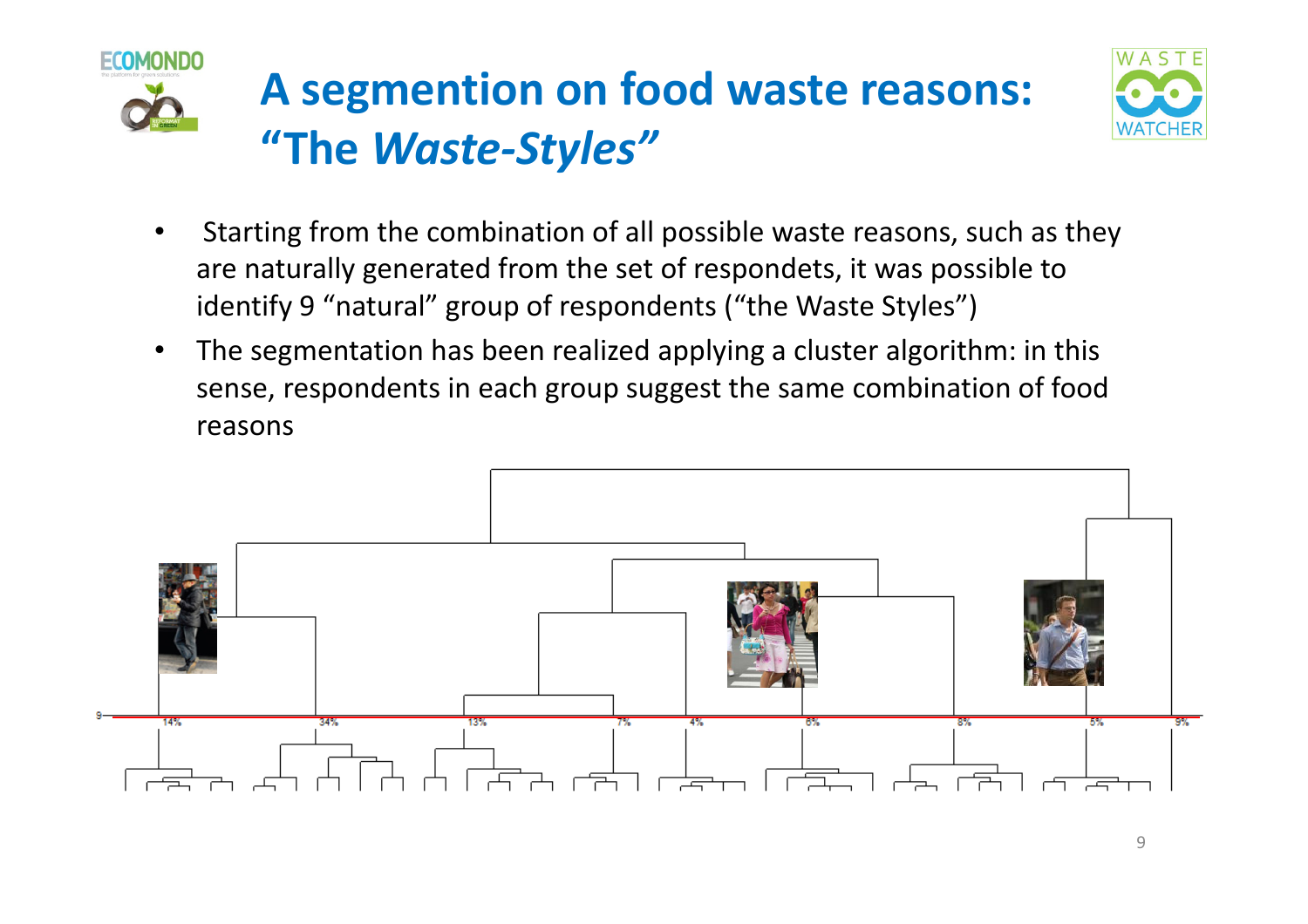



The table shows the 9 Waste-Styles, with a correspondent evocative name that describes each of themGroups have been ordered on the basis of economic value of household waste

|                                                             | <b>WEEKLY DATA IN EUROS</b> |                                                 |      |
|-------------------------------------------------------------|-----------------------------|-------------------------------------------------|------|
|                                                             |                             | <b>%weight</b> household waste pro-capita waste |      |
| the sensory person, who waste only when forced              | 34.4                        | 4.81                                            | 1.75 |
| the unawared person, belonging to the fringe of the society | 8.6                         | 4.84                                            | 1.89 |
| the isolated and nostalgic person, without precise reasons  | 5.2                         | 5.06                                            | 2.19 |
| the "big" shopping costumer, fan of fresh food              | 14.2                        | 6.97                                            | 2.96 |
| the fanatic for "cooked and eaten"                          | 3.7                         | 7.98                                            | 3.16 |
| the excessive cook                                          | 12.7                        | 8.16                                            | 2.94 |
| the disillusioned from packaging                            | 6.6                         | 9.66                                            | 3.74 |
| the disappointed experimenter                               | 6.2                         | 10.52                                           | 4.39 |
| the obsessed accumulator                                    | 8.4                         | 12.16                                           | 4.29 |
| <b>GENERAL MEAN</b>                                         |                             | 7.06                                            | 2.71 |

It follows a description of each group with the *clouding* tecnique: eache waste-style is described by a cloud of the characterizing waste reasons where the bigger the word the highest is the statistical significance. Words in reverse side represent reasons that charactherized the group in a negative way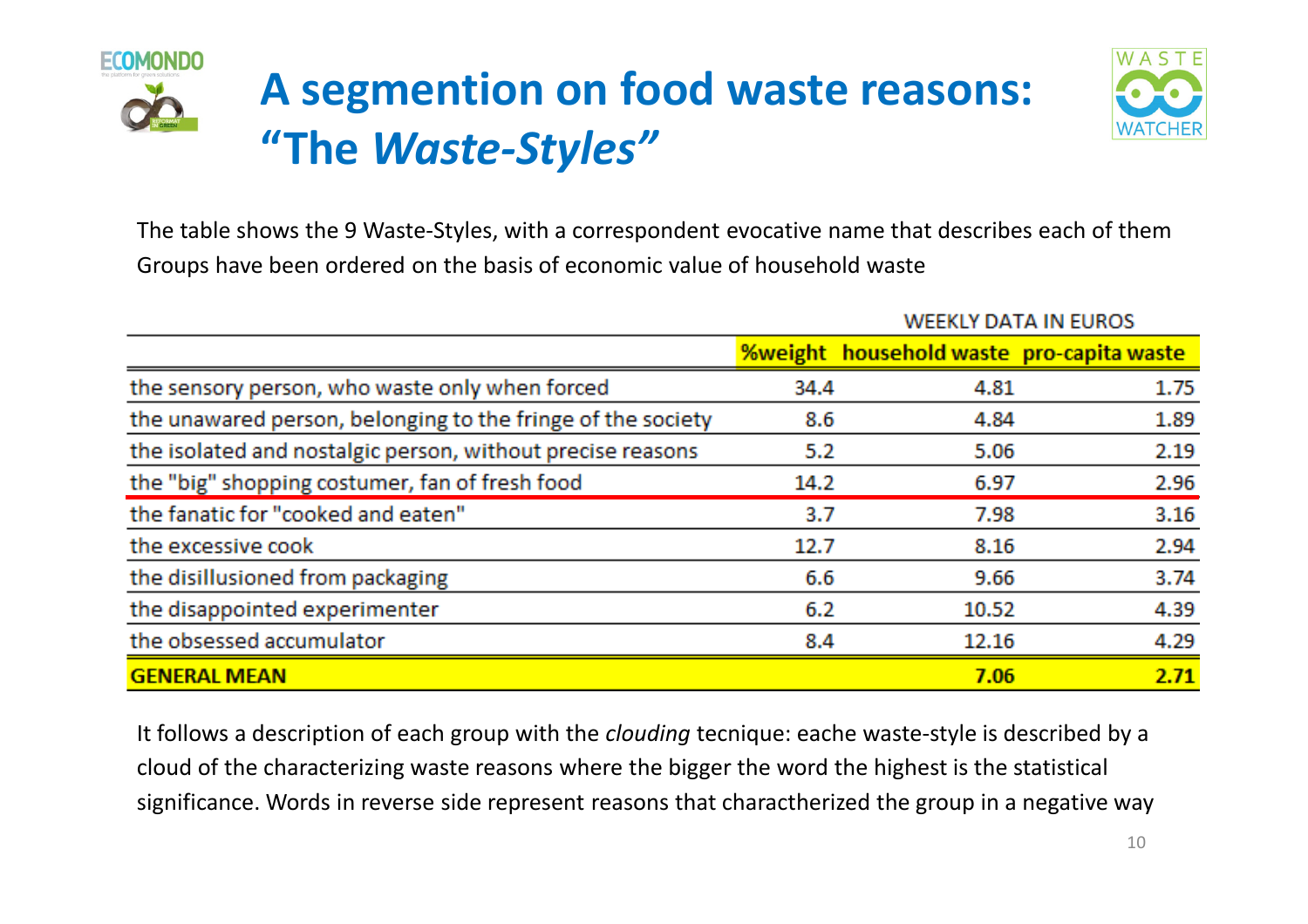





### with waste UNDER the mean (60%)



refrigerated fruits and vegetables go bad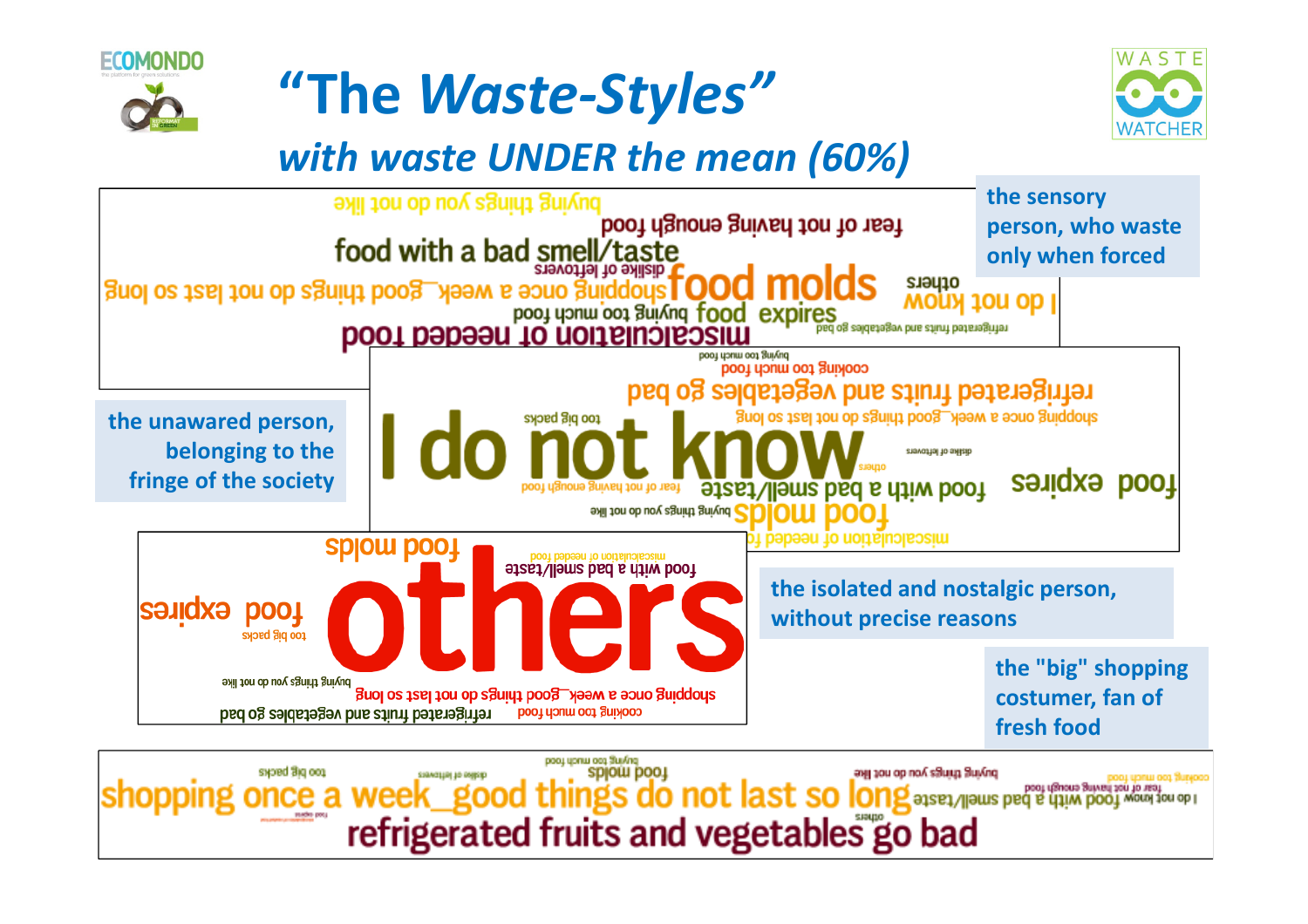





with waste OVER the mean (40%)

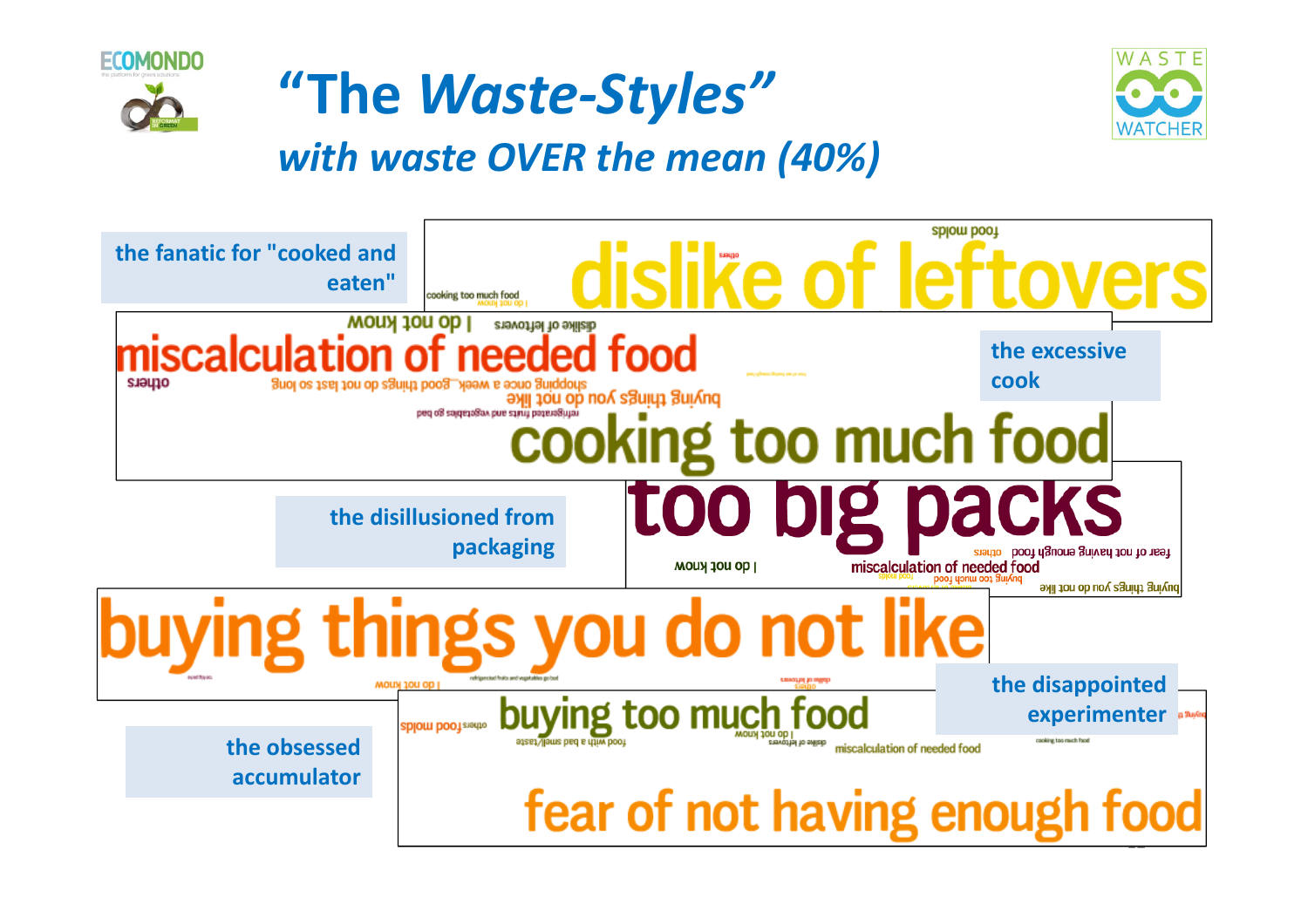



- $\bullet$  The "virtuous" group consists of "ordinary" Italians (perhaps a little mediocre), with very a simple and sober lifestyle (even too much simple), not rich at all, sometimes pessimistic, but somehow happy, with no stress. They follow the common anti-waste best practises.
- • The no-waste behaviour is also linked to marginal and self-isolated conditions: they do not waste because they have low awareness about consumption and their overall condition
- • In line with the general mean, the group of who blames waste on "modern marketing", poor products quality and poor food preservation. They have a medium-high standard of living, but stressed from the ménage
- $\bullet$  The non-virtuous 5 groups have an intrinsic well-being: waste is due to their lifestyle, their relation with food, and an high elasticity to market demands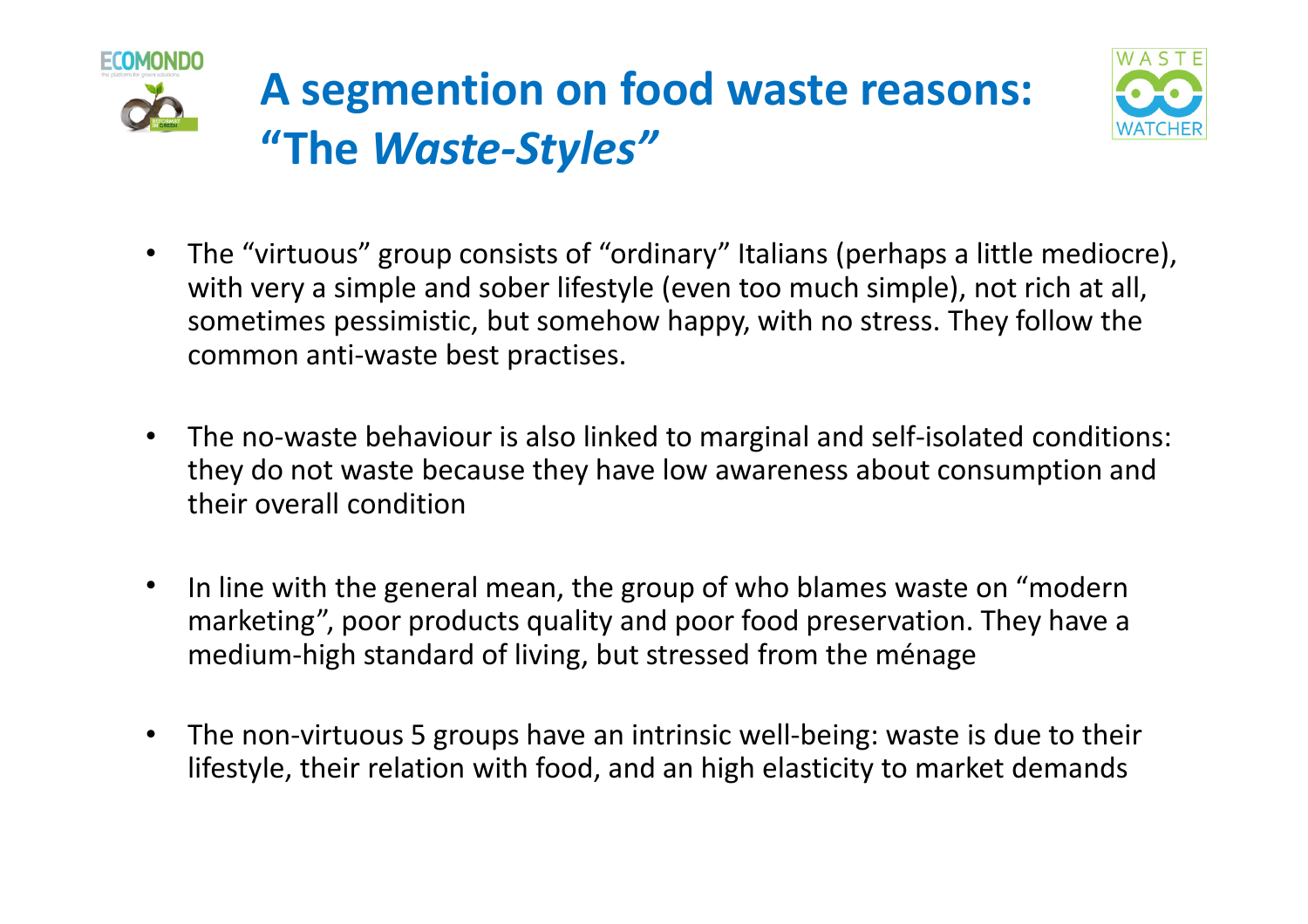

Food waste pre-capita and shopping expenses net of household size effectquestion: How much does your family pay for the shopping every week?